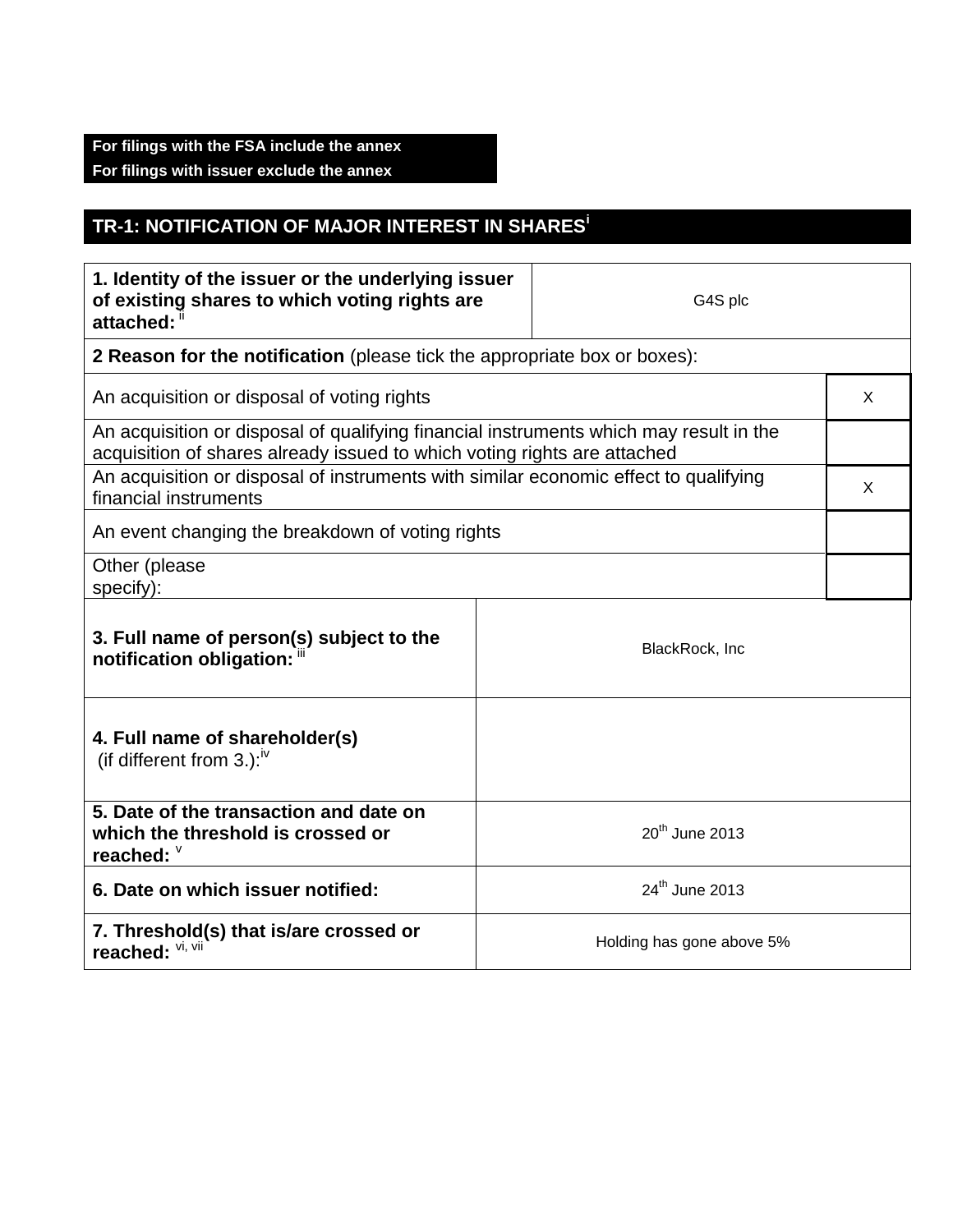| 8. Notified details:                         |                                                               |                            |                                                      |                      |                                 |               |          |
|----------------------------------------------|---------------------------------------------------------------|----------------------------|------------------------------------------------------|----------------------|---------------------------------|---------------|----------|
| A: Voting rights attached to shares Vili, ix |                                                               |                            |                                                      |                      |                                 |               |          |
| Class/type of<br>shares                      | <b>Situation previous</b><br>to the triggering<br>transaction |                            | Resulting situation after the triggering transaction |                      |                                 |               |          |
| if possible using<br>the ISIN CODE           | <b>Number</b><br><b>Number</b><br>οf<br>οf                    | <b>Number</b><br>of shares | <b>Number of voting</b><br>rights                    |                      | % of voting rights <sup>x</sup> |               |          |
|                                              | <b>Shares</b>                                                 | Voting<br><b>Rights</b>    | <b>Direct</b>                                        | Direct <sup>xi</sup> | Indirect <sup>xii</sup>         | <b>Direct</b> | Indirect |
| GB00B01FLG62                                 | N/A                                                           | N/A                        | N/A                                                  | N/A                  | 66,302,462                      | N/A           | 4.70%    |

| <b>B: Qualifying Financial Instruments</b>           |                                               |                                           |                                                                                                           |                       |  |
|------------------------------------------------------|-----------------------------------------------|-------------------------------------------|-----------------------------------------------------------------------------------------------------------|-----------------------|--|
| Resulting situation after the triggering transaction |                                               |                                           |                                                                                                           |                       |  |
| <b>Type of financial</b><br>instrument               | <b>Expiration</b><br>$date^{\overline{x}iii}$ | Exercise/<br><b>Conversion Period XIV</b> | <b>Number of voting</b><br>rights that may be<br>acquired if the<br>instrument is<br>exercised/converted. | % of voting<br>rights |  |
|                                                      |                                               |                                           |                                                                                                           |                       |  |

| C: Financial Instruments with similar economic effect to Qualifying Financial Instruments<br>XV, XVI |                          |                               |                                                           |                                                        |                                         |              |
|------------------------------------------------------------------------------------------------------|--------------------------|-------------------------------|-----------------------------------------------------------|--------------------------------------------------------|-----------------------------------------|--------------|
| Resulting situation after the triggering transaction                                                 |                          |                               |                                                           |                                                        |                                         |              |
| <b>Type of financial</b><br>instrument                                                               | <b>Exercise</b><br>price | <b>Expiration</b><br>$date^x$ | Exercise/<br><b>Conversion</b><br>period <sup>xviii</sup> | <b>Number of voting rights</b><br>instrument refers to | % of voting rights $XIX$ ,<br><b>XX</b> |              |
| <b>CFD</b>                                                                                           |                          |                               |                                                           |                                                        | <b>Nominal</b>                          | <b>Delta</b> |
|                                                                                                      |                          |                               |                                                           | 4,234,015                                              | 0.30%                                   | 0.30%        |

| Total (A+B+C)                  |                             |
|--------------------------------|-----------------------------|
| <b>Number of voting rights</b> | Percentage of voting rights |
| 70,536,477                     | 5.00%                       |